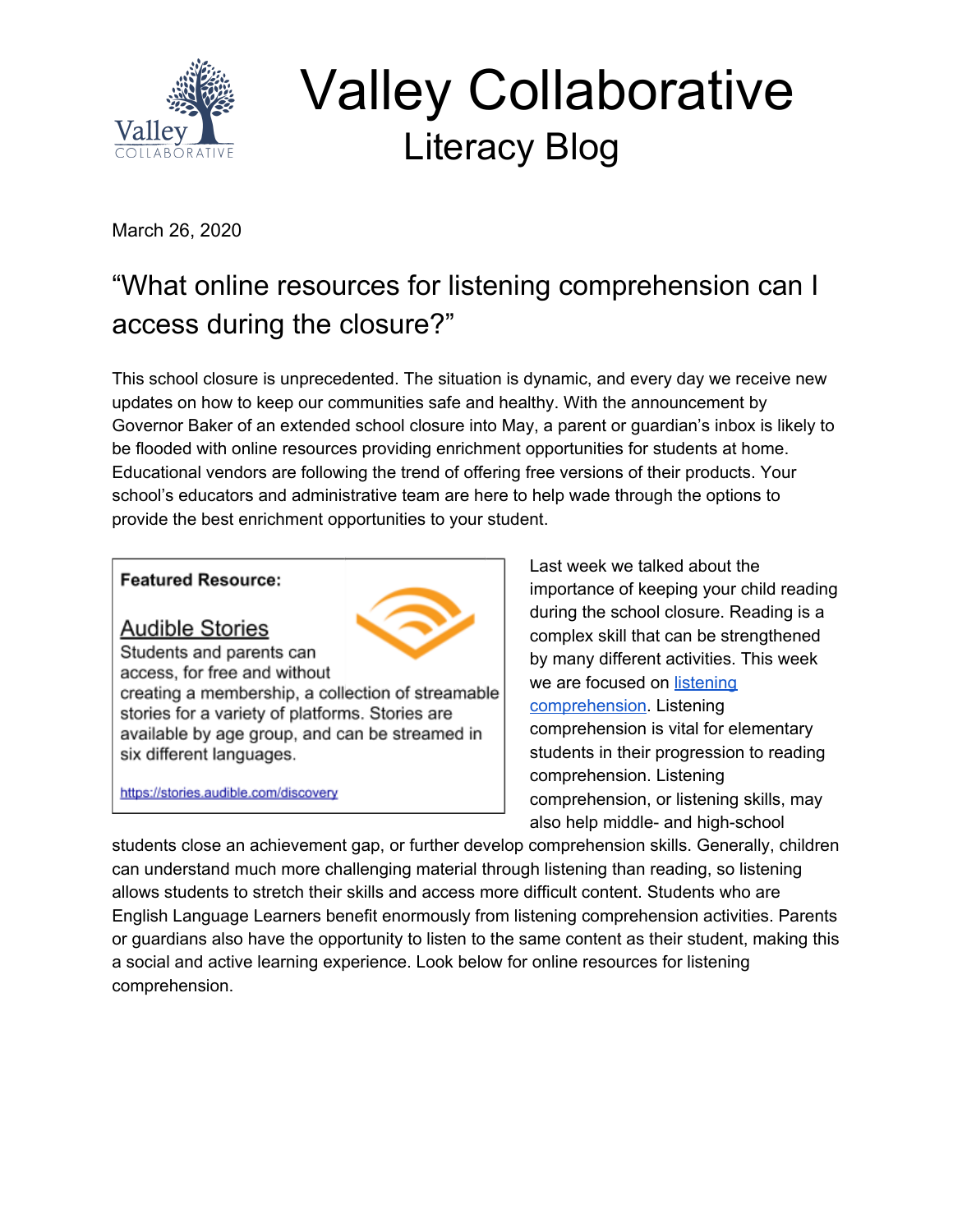

## **Elementary Online Listening Comprehension Resources**

| <b>Online Resource</b>                | <b>Description</b>                                                                                      | <b>Login Information</b>                              |
|---------------------------------------|---------------------------------------------------------------------------------------------------------|-------------------------------------------------------|
| <b>PebbleGo</b>                       | Designed for K-3 students<br>and is packed with<br>informational articles with a<br>read-aloud feature. | <b>Username: engaged</b><br><b>Password: learning</b> |
| <b>PebbleGo Next</b>                  | Similar to PebbleGo, but<br>designed for grades 3-5<br>researchers in mind.                             | <b>Username: engaged</b><br><b>Password: learning</b> |
| <b>Capstone Interactive</b><br>eBooks | These are high interest<br>eBooks with read-aloud and<br>text highlighting features.                    | <b>Username: continue</b><br><b>Password: reading</b> |
| <b>Storyline Online</b>               | Stories read aloud by<br>members of the SAG.                                                            | n/a                                                   |
| <b>Unite for Literacy</b>             | eBooks available in many<br>different languages and with<br>a read aloud feature.                       | n/a                                                   |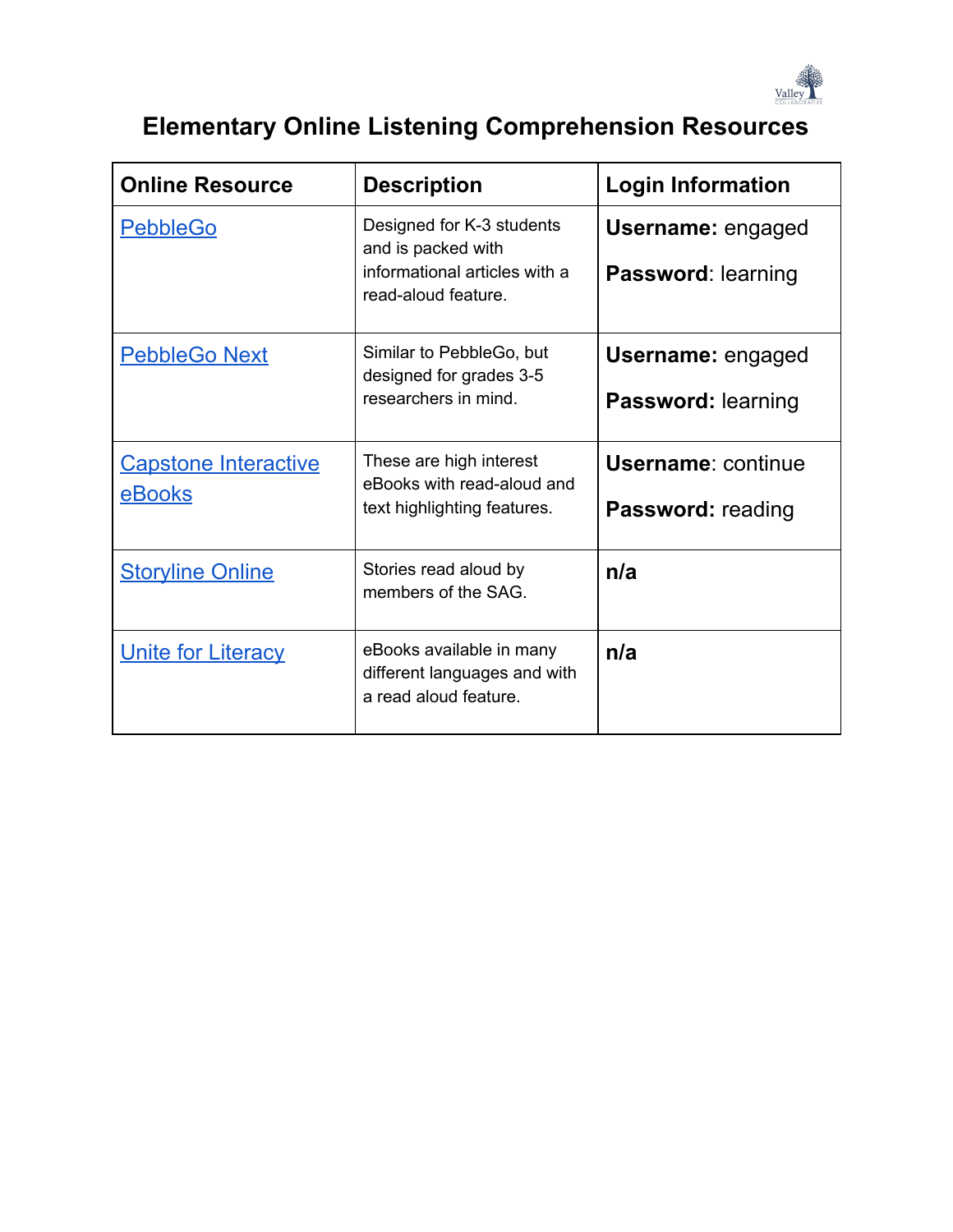

#### **Middle School Online Listening Comprehension Resources**

| <b>Online Resource</b>                | <b>Description</b>                                                                                                                                                 | <b>Login Information</b>                                                 |
|---------------------------------------|--------------------------------------------------------------------------------------------------------------------------------------------------------------------|--------------------------------------------------------------------------|
| <b>Capstone Interactive</b><br>eBooks | These are high interest<br>eBooks with read-aloud and<br>text highlighting features.                                                                               | <b>Username: continue</b><br><b>Password: reading</b>                    |
| <b>Kids Discover Online</b>           | For Elementary and Middle<br>School Learners (grades 3-8)<br>with over 2,000 high interest<br>social studies and science<br>articles with a read-aloud<br>feature. | Username:<br>valleycollaborative01<br>Password:<br>valleycollaborative01 |
| <b>Unite for Literacy</b>             | eBooks available in many<br>different languages and with<br>a read aloud feature.                                                                                  | n/a                                                                      |

### **High School Online Listening Comprehension Resources**

| <b>Online Resource</b>                                                                      | <b>Description</b>                                                                                                                                                                                                                | <b>Additional Information</b>                                                                                                                                                                      |
|---------------------------------------------------------------------------------------------|-----------------------------------------------------------------------------------------------------------------------------------------------------------------------------------------------------------------------------------|----------------------------------------------------------------------------------------------------------------------------------------------------------------------------------------------------|
| <b>Podcasts:</b><br>iTunes<br>iHeart.com<br>Google<br><b>Podcasts</b><br>Spotify<br>YouTube | Podcasts are free and available<br>through a variety of vendors,<br>depending on your platform<br>(Smart phone, tablet, desktop).<br>Podcasts take on many forms:<br>informational, fiction, who-dunnit,<br>expose, or interview. | Recommended Shows:<br><b>TED Talks</b><br><b>Radio Diaries</b><br><b>Here Be Monsters</b><br><b>How Stuff Works</b><br><b>Stuff To Blow Your</b><br><b>Mind</b><br><b>Stuff You Should</b><br>Know |
| <b>LibriVox</b>                                                                             | Here you can access audio files<br>to books in the public domain.<br>You can also volunteer to record<br>chapters of text to be made<br>public for an audience of<br>listeners.                                                   | n/a                                                                                                                                                                                                |